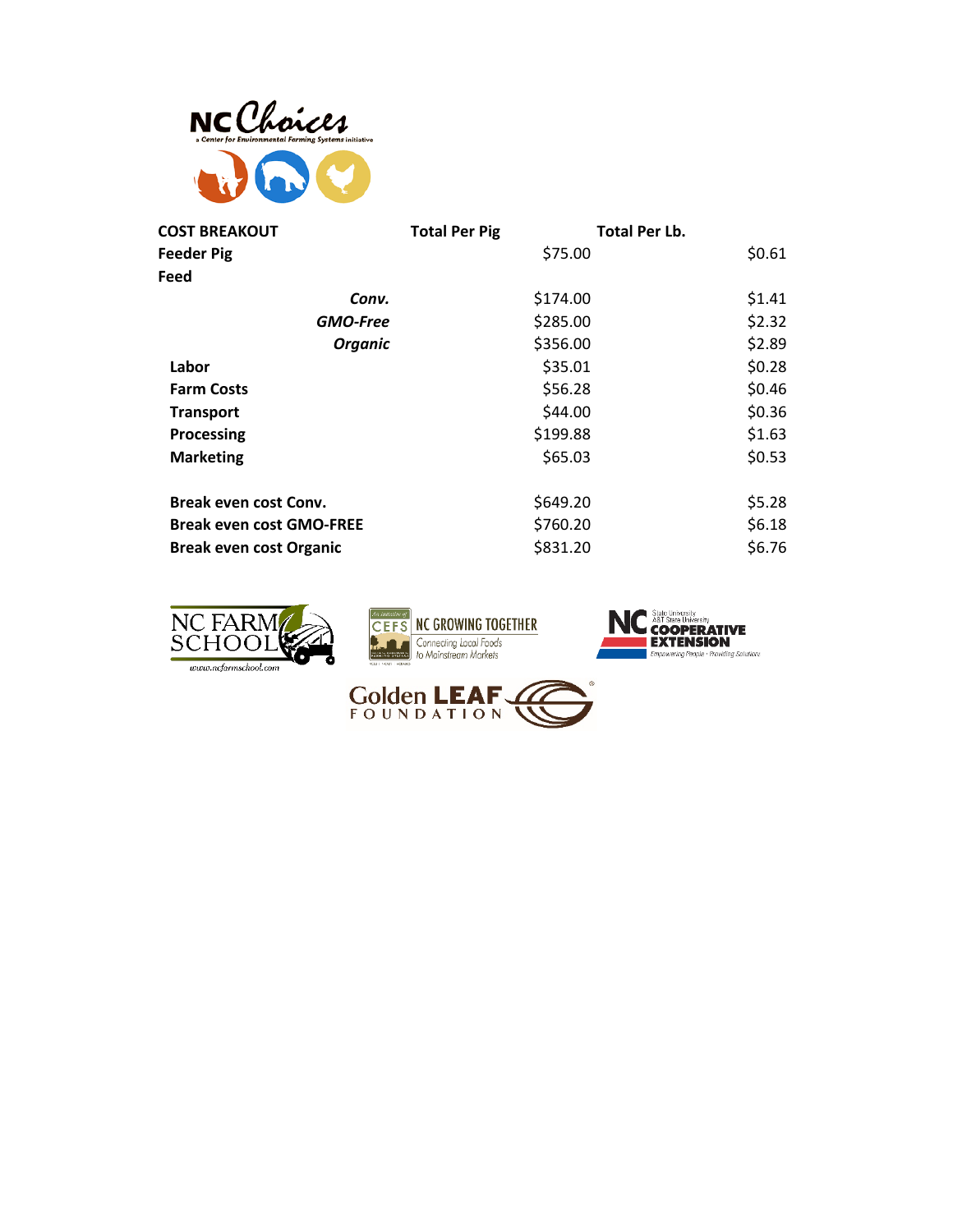



.

| <b>Conventional Pork Budget Feeder to Finish, Woodlot-Pasture</b> |              |       |         |                         |                     |                           |             |
|-------------------------------------------------------------------|--------------|-------|---------|-------------------------|---------------------|---------------------------|-------------|
| Hog Acerage out of rotation                                       |              | 3     |         | <b>Number of Pigs</b>   |                     |                           | 30          |
| <b>Hog Acerage in rotation</b>                                    |              | 3     |         | <b>Starting weight</b>  |                     |                           | 50          |
| <b>Total Linear feet of fence</b>                                 |              | 3066  |         | <b>Finishing weight</b> |                     |                           | 250         |
| # of pig feeders used                                             |              |       |         | <b>Mortality</b>        |                     |                           | 2.50%       |
| <b>Hog Structures used</b>                                        |              |       |         |                         | Land use cost /acre | \$                        | 50.00       |
| <b>Production hours</b>                                           |              | 69    |         | <b>MPG</b>              |                     |                           | 15          |
| <b>Marketing Hours</b>                                            |              | 112   |         | <b>Fuel Price</b>       |                     | \$                        | 2.50        |
| <b>Gross Income</b>                                               | <b>Unit</b>  |       | Quanity | <b>Price</b>            |                     |                           |             |
| Pigs Sold (live weight price)                                     |              | 29.25 | 123.0   | $\mathfrak{S}$          | 8.18                | $\mathfrak{S}$            | 29,429.60   |
| <b>Total</b>                                                      |              |       |         |                         |                     |                           | \$29,429.60 |
| <b>Variable Cost</b>                                              |              |       |         |                         |                     |                           |             |
| <b>Purchase Feeder Pigs</b>                                       | cost/head    |       | 30      | \$                      | 75.00               | $\boldsymbol{\mathsf{S}}$ | 2,250.00    |
| Feed**                                                            | cost/head    |       | 29.25   |                         | 178.46              | \$                        | 5,220.01    |
| Seed (seeding areas off rotation)                                 | bags         |       | 5       | \$                      | 35.00               | $\mathfrak{L}$            | 175.00      |
| Electricity                                                       | month        |       | 6       | \$                      | 30.00               | \$.                       | 180.00      |
| <b>Repairs</b>                                                    | fencing cost |       | 1.00%   |                         | 6,898.50            | \$                        | 68.99       |
| <b>Meidication Supplement</b>                                     | cost/head    |       | 29.25   | \$                      | 15.00               | S                         | 438.75      |
| Fuel, Diesel                                                      | miles        |       | 420     | \$                      | 0.17                | \$                        | 70.00       |
| <b>Production Labor</b>                                           | hours        |       | 69      | \$                      | 15.22               | \$                        | 1,050.18    |
| Marketing                                                         |              |       |         |                         |                     |                           |             |
| Kill Fee                                                          | each         |       | 29.25   | \$                      | 50.00               | \$                        | 1,462.50    |
| Processing Fee (Fresh Pork Only)                                  | each         |       | 29.25   | \$                      | 155.00              | \$                        | 4,533.75    |
| Spot at the Market                                                | days         |       | 25.00   | \$                      | 15.00               | \$                        | 375.00      |
| <b>Marketing Labor</b>                                            | hours        |       | 197     | \$                      | 8.00                | S                         | 1,576.00    |
| <b>Total Variable Cost</b>                                        |              |       |         |                         |                     |                           | \$17,400.18 |

This budget was assembled by Derek Washburn, NC Farm School Program Associate with NC Cooperative Extension through NC State University. resources [from NC Farm School, Geoff Benson, and Sarah Black](http://www.ncfarmschool.com/small-scale-livestock-budgets/)lin were utilized in partnership with NC Choices, more resources can be found at [www.ncfarmschool.com/small-scale-livestock-budgets](http://www.ncfarmschool.com/small-scale-livestock-budgets/)/

| <b>Fixed Costs</b>                                              | per item cost | Quanity | Years | <b>6 Month Depreciation</b> |
|-----------------------------------------------------------------|---------------|---------|-------|-----------------------------|
| Waterer                                                         | 450.00        |         | 10    | 45.00                       |
| <b>Hog Feeder</b>                                               | 1,549.00      |         | 5     | 154.90                      |
| <b>Hog Structure</b>                                            | 1,500.00      |         | 10    | 75.00                       |
| Truck                                                           | 15,000.00     |         | 10    | 750.00                      |
| <b>Trailer</b>                                                  | 5,000.00      |         | 5     | 500.00                      |
| Fence Charger                                                   | 200.00        |         | 10    | 10.00                       |
| Water infrastructure                                            | 5,000.00      |         | 20    | 125.00                      |
| Fencing                                                         | 6,898.50      |         | 20    | 172.46                      |
| Freezers                                                        | 700.00        |         | 15    | 23.33                       |
| Carrying Cost of Acres out of rotation                          | 150.00        |         |       | 75.00                       |
| Total Fixed Cost of Acers in rotation                           | 150.00        |         |       | 75.00                       |
| <b>Total Fixed Costs</b>                                        |               |         |       | \$2,005.70                  |
| <b>Total Costs</b>                                              |               |         |       | \$19,405.87                 |
| <b>Returns</b>                                                  |               |         |       | \$10,023.72                 |
| *Note break even on this budget takes in account mortality rate |               |         |       |                             |
| Break Even Live Weight/Ib @                                     | 250 lbs       |         |       | \$2.65                      |
| <b>Break Even Carcass Weight @</b>                              | 180 lbs       |         |       | \$3.69                      |
| Break Even Dressed Weight @                                     | $123$ lbs     |         |       | \$5.39                      |

\*\*Feed Cost per lb average = \$0.22

This budget assumes the cost associated with raising 30 pigs from feeder size to a finsihing weight of 250lbs

The feeder is a large hopper style feeder with troughs at the base

Pig shelters are assumed in this budget and they are simple hangar style tunnels

6 month depreciation is given because that is the amount of time that 30 pigs will be on the land

Water infrastructure is an allowance to install a well or put a series of tanks in place to utilize with a mirafount waterer along with the cost of creating an evnironment that is as wallow free as possible

Acerage assumes 2/10 total acres per pig, we assume in our budget that a rest period and grass are needed to recover the excess nutrients produce by pigs

Production hours entered in is the cost of spending an average 15 min a day with the animals over 180 days, one day to pick up pigs at purchase, and one day for catstration, this labor is assumed owner labor

Marketing Hours is the cost of 1 day Hauling the pigs to the market, 1 day picking up meat from the processor, and paying some one to be at the market for 20 of the 25 marketing days of being at the market to sell the product for half the year

Fencing assumes four fenced areas 1.5 acres each in a 6 acre square divided plot with fencing cost of \$2.25 per foot assuming a 3 wire fence and post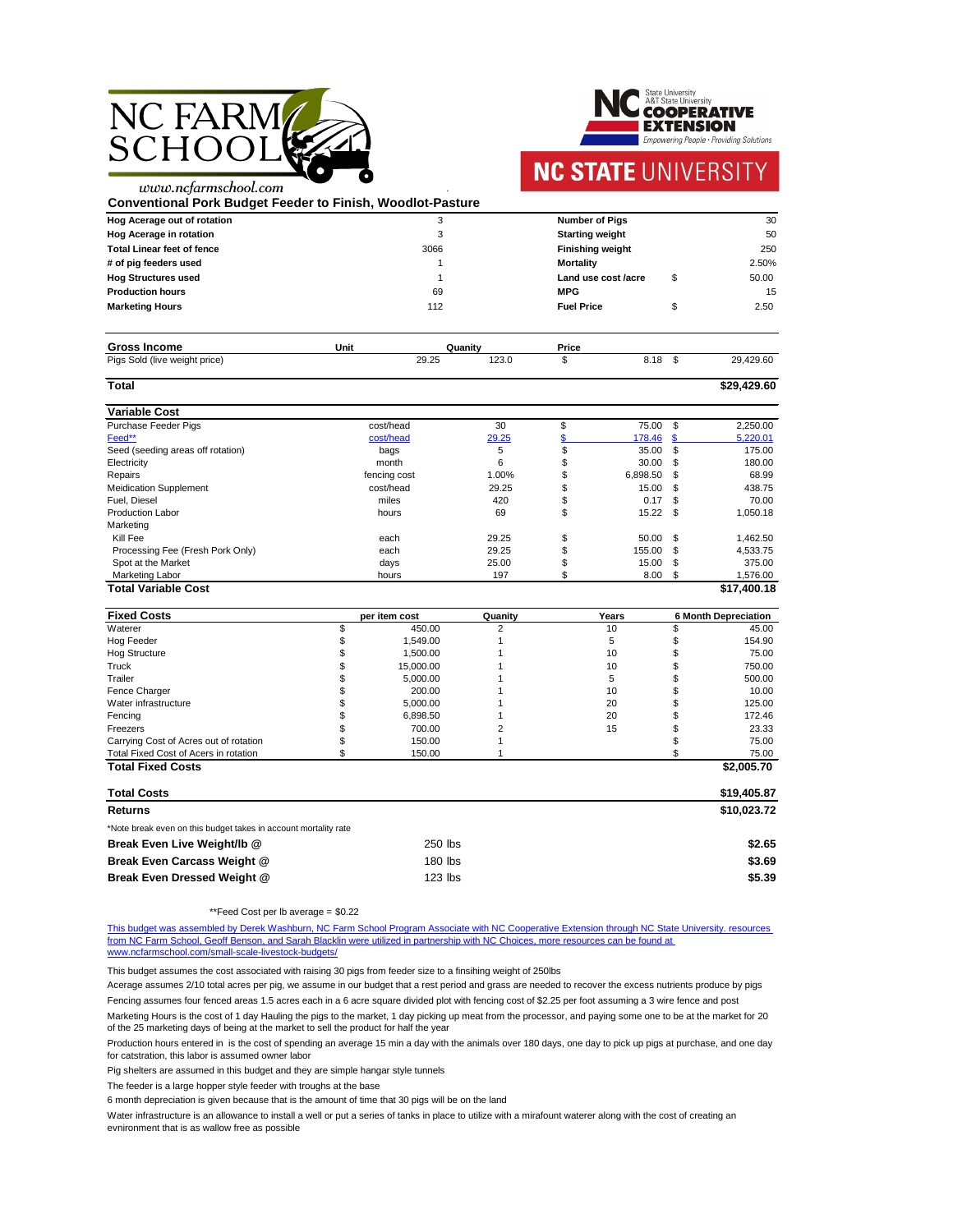



www.ncfarmschool.com **Conventional Swine Feed Budget**

Feeder Pigs from Feeder to Finish

| Groups of pigs per year<br>(use this to change annual cost below if you scale up or down) |        |             |
|-------------------------------------------------------------------------------------------|--------|-------------|
| <b>Feed Numbers per Group for</b>                                                         | 30     | <b>Pigs</b> |
| Price of Grower Feed/Ib                                                                   | \$0.27 |             |
| Price of Finishing Feed/Ib                                                                | \$0.18 |             |
| Avg. weight pigs shift to being fed finish feed                                           | 125    |             |
| Number of Days pigs are on Grower                                                         | 80     |             |
| Number of Days pigs are on Finisher                                                       | 80     |             |
| Avgs. Ibs of Grower Feed per day pigs are fed                                             | 4.5    |             |
| Avg. Ibs of Finsher Feed per day pigs are fed                                             | 5.5    |             |
| *No. of pigs fed to finnish                                                               | 29.25  |             |
| *Avg. wt. of feeder pigs batch, Ib/head                                                   | 50     |             |
| *Avg. wt. of top hogs sold, lb/head                                                       | 250    |             |
| *Death loss, %                                                                            | 2.5%   |             |

| <b>Grower Feed</b><br><b>Break Out</b>                 | Avg. Weight<br>gained, lb/hd<br>75  | <b>Grower Feed</b><br>Ibs/batch<br>10,530.0 | <b>Grower Feed</b><br>\$/batch<br>\$2,864 | <b>Grower Feed</b><br>per head, \$<br>\$97.92 |
|--------------------------------------------------------|-------------------------------------|---------------------------------------------|-------------------------------------------|-----------------------------------------------|
| <b>Finisher Feed</b><br><b>Break Out</b>               | Avg. Weight<br>gained, lb/hd<br>125 | <b>Finish Feed</b><br>lbs/batch<br>12,870.0 | <b>Total Feed</b><br>\$/batch<br>\$2,356  | <b>Feed Cost</b><br>per head, \$<br>\$80.54   |
| <b>Total Feed</b><br><b>Growing and Finishing pigs</b> | gained, lb/hd<br>150                | <b>Total Feed</b><br>23,400.0               | <b>Total \$Feed</b><br>\$5,220.0          | <b>Total \$/head</b><br>\$178.46              |

|                                                     | Total Ibs of feed/hd | Total lbs of gain/hd | <b>Feed conversion</b> |
|-----------------------------------------------------|----------------------|----------------------|------------------------|
| <b>Feed Conversion Ratio</b>                        | 800                  | 200                  |                        |
|                                                     |                      |                      |                        |
| Annual Cost Based on # of Groups you raise per year |                      |                      |                        |
| No. of top hogs sold, head                          | 29.25                |                      |                        |
| <b>Annual Feed Cost</b>                             | \$5,220              |                      |                        |
| Average total feed per day/ per head                | 5.00                 |                      |                        |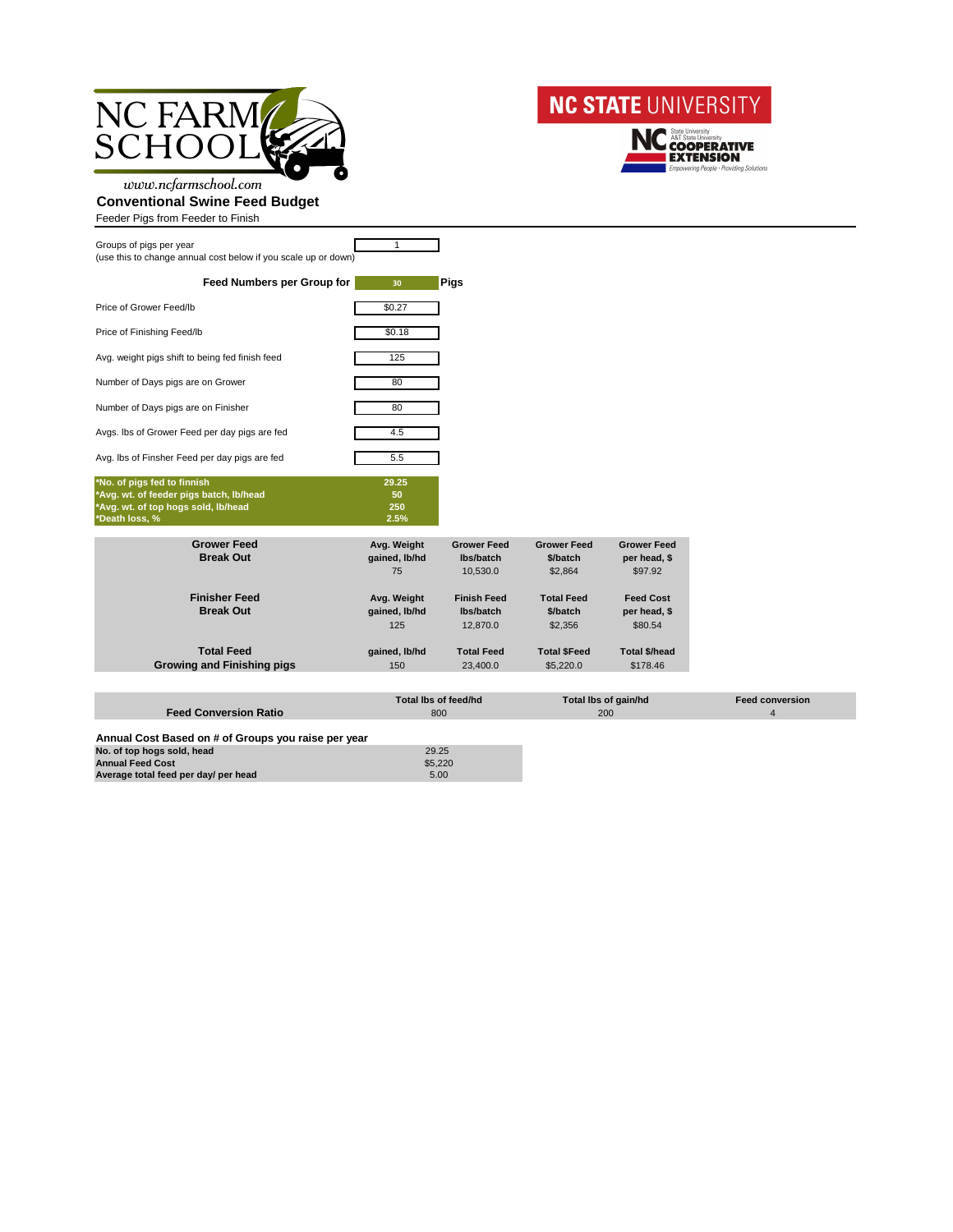

www.ncfarmschool.com



.

# **NC STATE UNIVERSITY**

**Fixed Costs per item cost Quanity Years 6 Month Depreciation** Waterer \$ 450.00 2 10 \$ 45.00 Hog Feeder \$ 1,549.00 1 5 \$ 154.90 Hog Structure \$ 1,500.00 1 10 \$ 75.00 Truck \$ 15,000.00 1 10 \$ 750.00 Trailer \$ 5,000.00 1 5 \$ 500.00 Fence Charger \$ 200.00 1 10 \$ 10.00 Water infrastructure 125.00  $\frac{1}{25}$  5,000.00 1 20 \$ 125.00

| Non-GMO Pork Budget Feeder to Finish, Woodlot-Pasture |              |       |         |                         |                     |                            |             |
|-------------------------------------------------------|--------------|-------|---------|-------------------------|---------------------|----------------------------|-------------|
| Hog Acerage out of rotation                           |              | 3     |         | <b>Number of Pigs</b>   |                     |                            | 30          |
| <b>Hog Acerage in rotation</b>                        |              | 3     |         | <b>Starting weight</b>  |                     |                            | 50          |
| <b>Total Linear feet of fence</b>                     |              | 3066  |         | <b>Finishing weight</b> |                     |                            | 250         |
| # of pig feeders used                                 |              |       |         | <b>Mortality</b>        |                     |                            | 2.50%       |
| <b>Hog Structures used</b>                            |              |       |         |                         | Land use cost /acre | \$                         | 50.00       |
| <b>Production hours</b>                               |              | 69    |         | <b>MPG</b>              |                     |                            | 15          |
| <b>Marketing Hours</b>                                |              | 112   |         | <b>Fuel Price</b>       |                     | \$                         | 2.50        |
| <b>Gross Income</b>                                   | <b>Unit</b>  |       | Quanity | <b>Price</b>            |                     |                            |             |
| Pigs Sold (live weight price)                         |              | 29.25 | 123.0   | \$                      | 8.18 \$             |                            | 29,429.60   |
| <b>Total</b>                                          |              |       |         |                         |                     |                            | \$29,429.60 |
| <b>Variable Cost</b>                                  |              |       |         |                         |                     |                            |             |
| <b>Purchase Feeder Pigs</b>                           | cost/head    |       | 30      | \$                      | 75.00               | $\boldsymbol{\mathsf{S}}$  | 2,250.00    |
| Feed**                                                | cost/head    |       | 29.25   | \$                      | 292.31              | $\boldsymbol{\mathsf{s}}$  | 8,550.00    |
| Seed (seeding areas off rotation)                     | bags         |       | 5       | \$                      | 35.00               | \$                         | 175.00      |
| Electricity                                           | month        |       | 6       | \$                      | 30.00               | \$                         | 180.00      |
| Repairs                                               | fencing cost |       | 1.00%   | \$                      | 6,898.50            | \$                         | 68.99       |
| <b>Meidication Supplement</b>                         | cost/head    |       | 29.25   | \$                      | 15.00               | S                          | 438.75      |
| Fuel, Diesel                                          | miles        |       | 420     | \$                      | 0.17                | \$                         | 70.00       |
| <b>Production Labor</b>                               | hours        |       | 69      | \$                      | 15.22               | \$                         | 1,050.18    |
| Marketing                                             |              |       |         |                         |                     |                            |             |
| Kill Fee                                              | each         |       | 29.25   | \$                      | 50.00               | $\boldsymbol{\mathcal{S}}$ | 1,462.50    |
| Processing Fee (Fresh Pork Only)                      | each         |       | 29.25   | \$                      | 155.00              | \$                         | 4,533.75    |
| Spot at the Market                                    | days         |       | 25.00   | \$                      | 15.00               | \$                         | 375.00      |
| <b>Marketing Labor</b>                                | hours        |       | 197     | \$                      | 8.00                | \$                         | 1,576.00    |
| <b>Total Variable Cost</b>                            |              |       |         |                         |                     |                            | \$20,730.16 |

This budget was assembled by Derek Washburn, NC Farm School Program Associate with NC Cooperative Extension through NC State University. [resources from NC Farm School, Geoff Benson, and](http://www.ncfarmschool.com/small-scale-livestock-budgets/) Sarah Blacklin were utilized in partnership with NC Choices, more resources can be found at [www.ncfarmschool.com/small-scale-livestock-budgets](http://www.ncfarmschool.com/small-scale-livestock-budgets/)/

| Fencing                                                         | \$<br>6,898.50 | 20 | 172.46      |
|-----------------------------------------------------------------|----------------|----|-------------|
| Freezers                                                        | 700.00         | 15 | 23.33       |
| Carrying Cost of Acres out of rotation                          | 150.00         |    | 75.00       |
| <b>Total Fixed Cost of Acers in rotation</b>                    | 150.00         |    | 75.00       |
| <b>Total Fixed Costs</b>                                        |                |    | \$2,005.70  |
| <b>Total Costs</b>                                              |                |    | \$22,735.86 |
| <b>Returns</b>                                                  |                |    | \$6,693.74  |
| *Note break even on this budget takes in account mortality rate |                |    |             |
| Break Even Live Weight/lb @                                     | 250 lbs        |    | \$3.11      |
| <b>Break Even Carcass Weight @</b>                              | 180 lbs        |    | \$4.32      |
| <b>Break Even Dressed Weight @</b>                              | $123$ lbs      |    | \$6.32      |

\*\*Feed Cost per lb average = \$0.37

This budget assumes the cost associated with raising 30 pigs from feeder size to a finsihing weight of 250lbs

The feeder is a large hopper style feeder with troughs at the base

6 month depreciation is given because that is the amount of time that 30 pigs will be on the land

Water infrastructure is an allowance to install a well or put a series of tanks in place to utilize with a mirafount waterer along with the cost of creating an evnironment that is as wallow free as possible

Acerage assumes 2/10 total acres per pig, we assume in our budget that a rest period and grass are needed to recover the excess nutrients produce by pigs

Fencing assumes four fenced areas 1.5 acres each in a 6 acre square divided plot with fencing cost of \$2.25 per foot assuming a 3 wire fence and post

Marketing Hours is the cost of 1 day Hauling the pigs to the market, 1 day picking up meat from the processor, and paying some one to be at the market for 20 of the 25 marketing days of being at the market to sell the product for half the year

Production hours entered in is the cost of spending an average 15 min a day with the animals over 180 days, one day to pick up pigs at purchase, and one day for catstration, this labor is assumed owner labor

Pig shelters are assumed in this budget and they are simple hangar style tunnels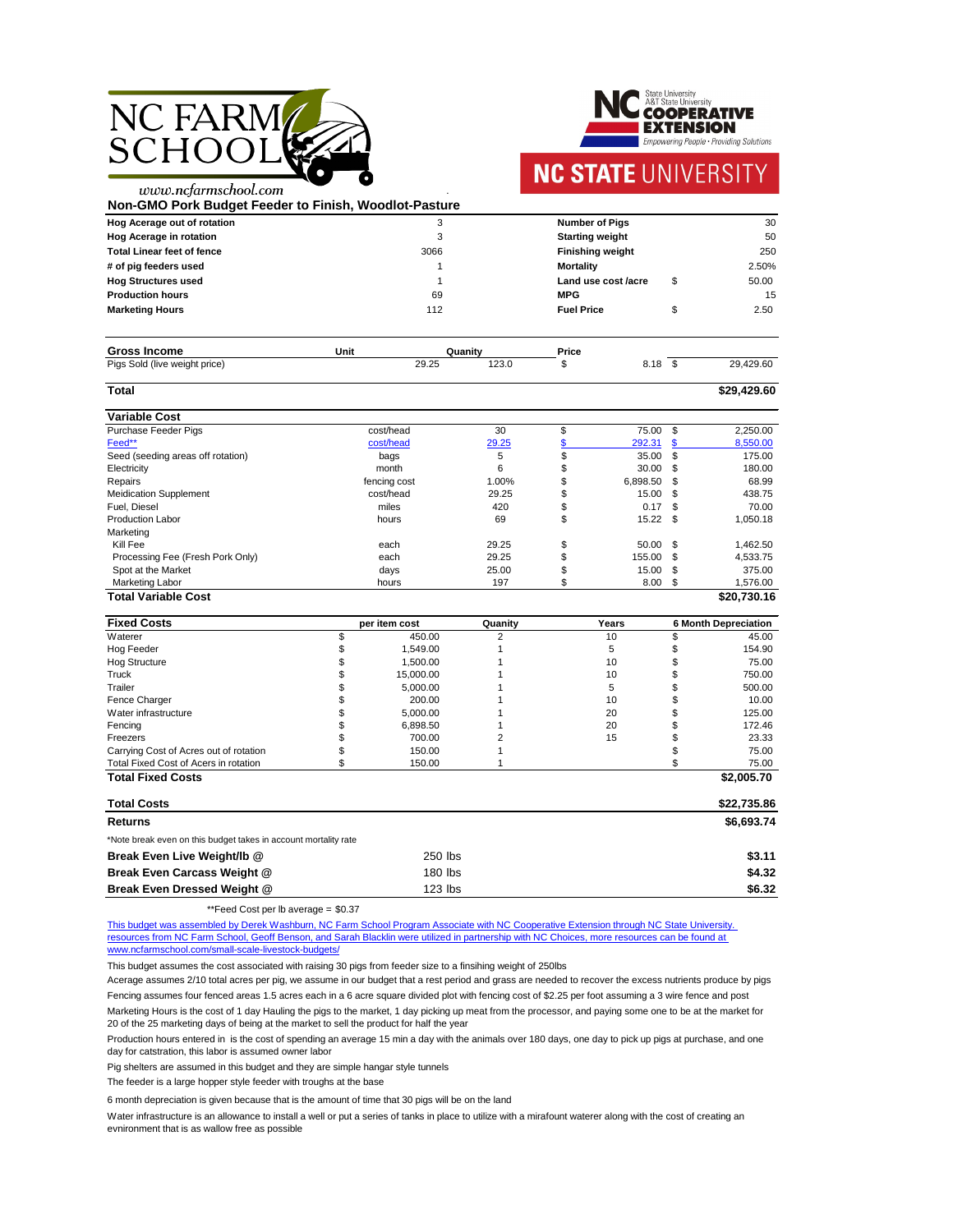



www.ncfarmschool.com **Non-GMO Swine Feed Budget**

Feeder Pigs from Feeder to Finish

| Groups of pigs per year<br>(use this to change annual cost below if you scale up or down)                                       |                            |             |
|---------------------------------------------------------------------------------------------------------------------------------|----------------------------|-------------|
| <b>Feed Numbers per Group for</b>                                                                                               | 30                         | <b>Pigs</b> |
| Price of Grower Feed/Ib                                                                                                         | \$0.43                     |             |
| Price of Finishing Feed/Ib                                                                                                      | \$0.31                     |             |
| Avg. weight pigs shift to being fed finish feed                                                                                 | 125                        |             |
| Number of Days pigs are on Grower                                                                                               | 80                         |             |
| Number of Days pigs are on Finisher                                                                                             | 80                         |             |
| Avgs. Ibs of Grower Feed per day pigs are fed                                                                                   | 4.5                        |             |
| Avg. Ibs of Finsher Feed per day pigs are fed                                                                                   | 5.5                        |             |
| *No. of pigs fed to finnish<br>*Avg. wt. of feeder pigs batch, Ib/head<br>*Avg. wt. of top hogs sold, lb/head<br>*Death loss, % | 29.25<br>50<br>250<br>2.5% |             |

| <b>Grower Feed</b><br><b>Break Out</b>                 | Avg. Weight<br>gained, lb/hd<br>75  | <b>Grower Feed</b><br>lbs/batch<br>10,530.0 | <b>Grower Feed</b><br>\$/batch<br>\$4,521 | <b>Grower Feed</b><br>per head, \$<br>\$154.55 |
|--------------------------------------------------------|-------------------------------------|---------------------------------------------|-------------------------------------------|------------------------------------------------|
| <b>Finisher Feed</b><br><b>Break Out</b>               | Avg. Weight<br>gained, lb/hd<br>125 | <b>Finish Feed</b><br>lbs/batch<br>12,870.0 | <b>Total Feed</b><br>\$/batch<br>\$4,029  | <b>Feed Cost</b><br>per head, \$<br>\$137.76   |
| <b>Total Feed</b><br><b>Growing and Finishing pigs</b> | gained, lb/hd<br>150                | <b>Total Feed</b><br>23,400.0               | <b>Total \$Feed</b><br>\$8,550.0          | <b>Total \$/head</b><br>\$292.31               |

| <b>Feed Conversion Ratio</b>                        | Total Ibs of feed/hd<br>800 | <b>Total lbs of gain/hd</b><br>200 | <b>Feed conversion</b> |
|-----------------------------------------------------|-----------------------------|------------------------------------|------------------------|
| Annual Cost Based on # of Groups you raise per year |                             |                                    |                        |
| No. of top hogs sold, head                          | 29.25                       |                                    |                        |
| <b>Annual Feed Cost</b>                             | \$8,550                     |                                    |                        |
| Average total feed per day/ per head                | 5.00                        |                                    |                        |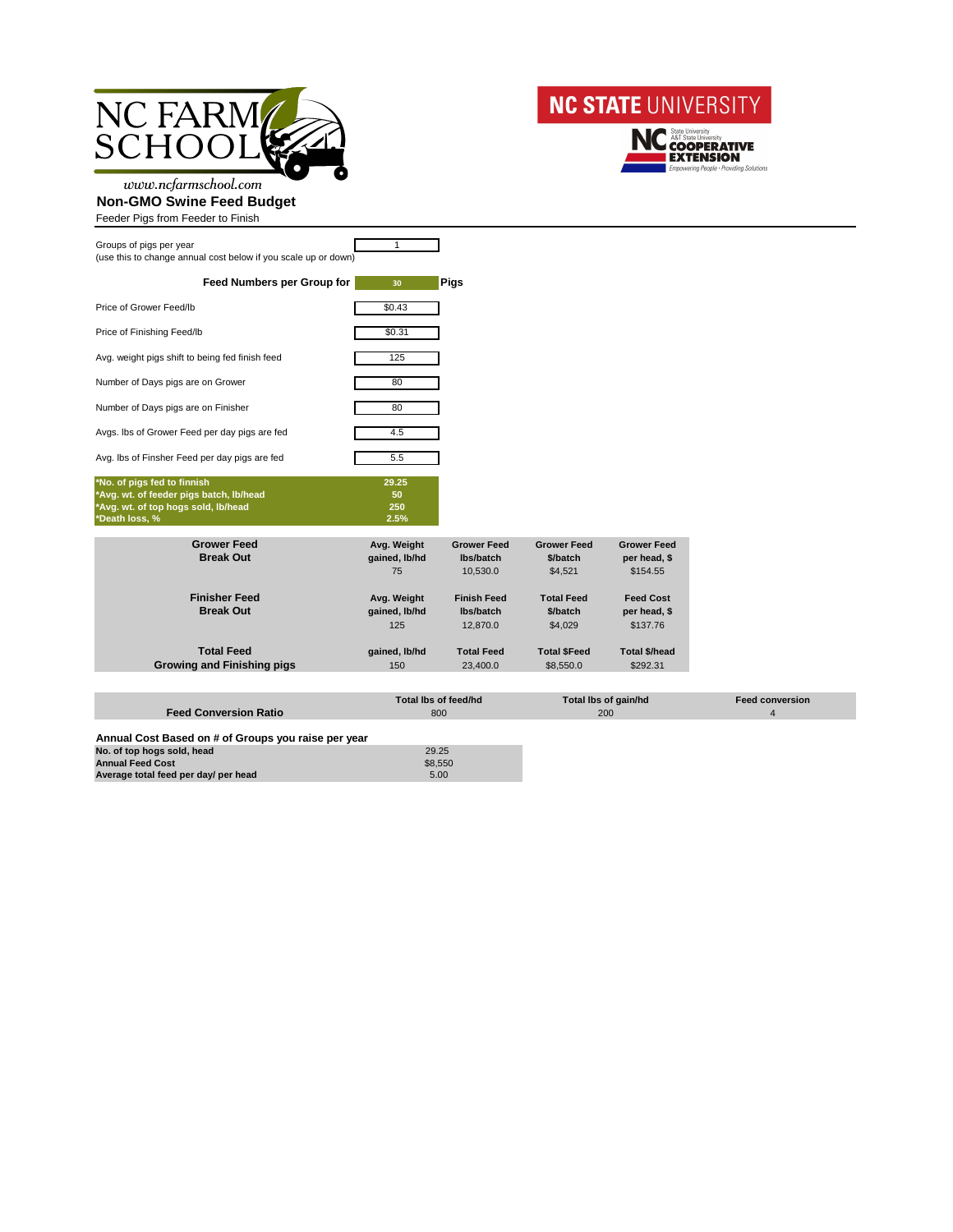

**State University A&T State University OOPERATIVE** ENSION Empowering People · Providing Solutions

### **NC STATE UNIVERSITY**

.

www.ncfarmschool.com **Organic Pork Budget Feeder to Finish, Woodlot-Pasture**

| Hog Acerage out of rotation       |      | <b>Number of Pigs</b>      |  | 30    |
|-----------------------------------|------|----------------------------|--|-------|
| <b>Hog Acerage in rotation</b>    |      | <b>Starting weight</b>     |  | 50    |
| <b>Total Linear feet of fence</b> | 3066 | <b>Finishing weight</b>    |  | 250   |
| # of pig feeders used             |      | <b>Mortality</b>           |  | 2.50% |
| <b>Hog Structures used</b>        |      | Land use cost <i>lacre</i> |  | 50.00 |
| <b>Production hours</b>           | 69   | <b>MPG</b>                 |  | 15    |
| <b>Marketing Hours</b>            | 112  | <b>Fuel Price</b>          |  | 2.50  |

| <b>Gross Income</b>               | Unit                | Quanity        | <b>Price</b> |             |                                     |
|-----------------------------------|---------------------|----------------|--------------|-------------|-------------------------------------|
| Pigs.<br>Sold (live weight price) | $\Omega$<br>ل ے.ت ک | ה ההו<br>12J.V |              | 0.40<br>1 O | $\sim$<br>$\sim$<br>'29.6C<br>– ⊃.∼ |

| Total                             |              |       |    |            |      | \$29,429.60 |
|-----------------------------------|--------------|-------|----|------------|------|-------------|
| <b>Variable Cost</b>              |              |       |    |            |      |             |
| <b>Purchase Feeder Pigs</b>       | cost/head    | 30    | \$ | 75.00      | \$   | 2,250.00    |
| Feed**                            | cost/head    | 29.25 |    | 365.13     | - \$ | 10,680.11   |
| Seed (seeding areas off rotation) | bags         | 5     | \$ | 35.00      | \$   | 175.00      |
| Electricity                       | month        | 6     | \$ | 30.00      | \$   | 180.00      |
| Repairs                           | fencing cost | 1.00% | \$ | 6,898.50   | \$   | 68.99       |
| <b>Meidication Supplement</b>     | cost/head    | 29.25 | \$ | 15.00      | \$.  | 438.75      |
| Fuel, Diesel                      | miles        | 420   | \$ | 0.17       | -\$  | 70.00       |
| <b>Production Labor</b>           | hours        | 69    | \$ | $15.22$ \$ |      | 1,050.18    |
| Marketing                         |              |       |    |            |      |             |
| Kill Fee                          | each         | 29.25 | \$ | 50.00      | \$   | 1,462.50    |
| Processing Fee (Fresh Pork Only)  | each         | 29.25 |    | 155.00     | \$   | 4,533.75    |
| Spot at the Market                | days         | 25.00 | \$ | 15.00      | \$   | 375.00      |
| <b>Marketing Labor</b>            | hours        | 197   | J. | 8.00       | \$   | 1,576.00    |
| <b>Total Variable Cost</b>        |              |       |    |            |      | \$22,860.28 |

**Fixed Costs per item cost Quanity Propertion Years 6 Month Depreciation** Waterer \$ 450.00 2 10 \$ 45.00 Hog Feeder \$ 1,549.00 1 5 \$ 154.90 Hog Structure \$ 1,500.00 1 10 \$ 75.00 Truck \$ 15,000.00 1 10 \$ 750.00 Trailer \$ 5,000.00 1 5 \$ 500.00 Fence Charger \$ 200.00 1 10 \$ 10.00 Water infrastructure 125.00  $\frac{1}{2}$  5,000.00 1 20 \$ 125.00

| Fencing                                                         | 6,898.50                     |                | 20 | ጦ | 172.46      |
|-----------------------------------------------------------------|------------------------------|----------------|----|---|-------------|
| Freezers                                                        | 700.00                       | $\overline{2}$ | 15 |   | 23.33       |
| Carrying Cost of Acres out of rotation                          | 150.00                       |                |    |   | 75.00       |
| <b>Total Fixed Cost of Acers in rotation</b>                    | 150.00                       |                |    |   | 75.00       |
| <b>Total Fixed Costs</b>                                        |                              |                |    |   | \$2,005.70  |
| <b>Total Costs</b>                                              |                              |                |    |   | \$24,865.97 |
| <b>Returns</b>                                                  |                              |                |    |   | \$4,563.62  |
| *Note break even on this budget takes in account mortality rate |                              |                |    |   |             |
| Break Even Live Weight/Ib @                                     | 250 lbs                      |                |    |   | \$3.40      |
| <b>Break Even Carcass Weight @</b>                              | $180$ lbs                    |                |    |   | \$4.72      |
| <b>Break Even Dressed Weight @</b>                              | $123$ $\overline{\text{hs}}$ |                |    |   | \$6.91      |

\*\*Feed Cost per lb average = \$0.46

This budget assumes the cost associated with raising 30 pigs from feeder size to a finsihing weight of 250lbs

The feeder is a large hopper style feeder with troughs at the base

Pig shelters are assumed in this budget and they are simple hangar style tunnels

6 month depreciation is given because that is the amount of time that 30 pigs will be on the land

Water infrastructure is an allowance to install a well or put a series of tanks in place to utilize with a mirafount waterer along with the cost of creating an evnironment that is as wallow free as possible

[This budget was assembled by Derek Washburn, NC Farm School Program Associate with NC Cooperative Extension through NC State University. resources](http://www.ncfarmschool.com/small-scale-livestock-budgets/)  [from NC Farm School, Geoff Benson, and Sarah Black](http://www.ncfarmschool.com/small-scale-livestock-budgets/)lin were utilized in partnership with NC Choices, more resources can be found at [www.ncfarmschool.com/small-scale-livestock-budgets](http://www.ncfarmschool.com/small-scale-livestock-budgets/)/

Acerage assumes 2/10 total acres per pig, we assume in our budget that a rest period and grass are needed to recover the excess nutrients produce by pigs

Fencing assumes four fenced areas 1.5 acres each in a 6 acre square divided plot with fencing cost of \$2.25 per foot assuming a 3 wire fence and post

Marketing Hours is the cost of 1 day Hauling the pigs to the market, 1 day picking up meat from the processor, and paying some one to be at the market for 20 of the 25 marketing days of being at the market to sell the product for half the year

Production hours entered in is the cost of spending an average 15 min a day with the animals over 180 days, one day to pick up pigs at purchase, and one day for catstration, this labor is assumed owner labor